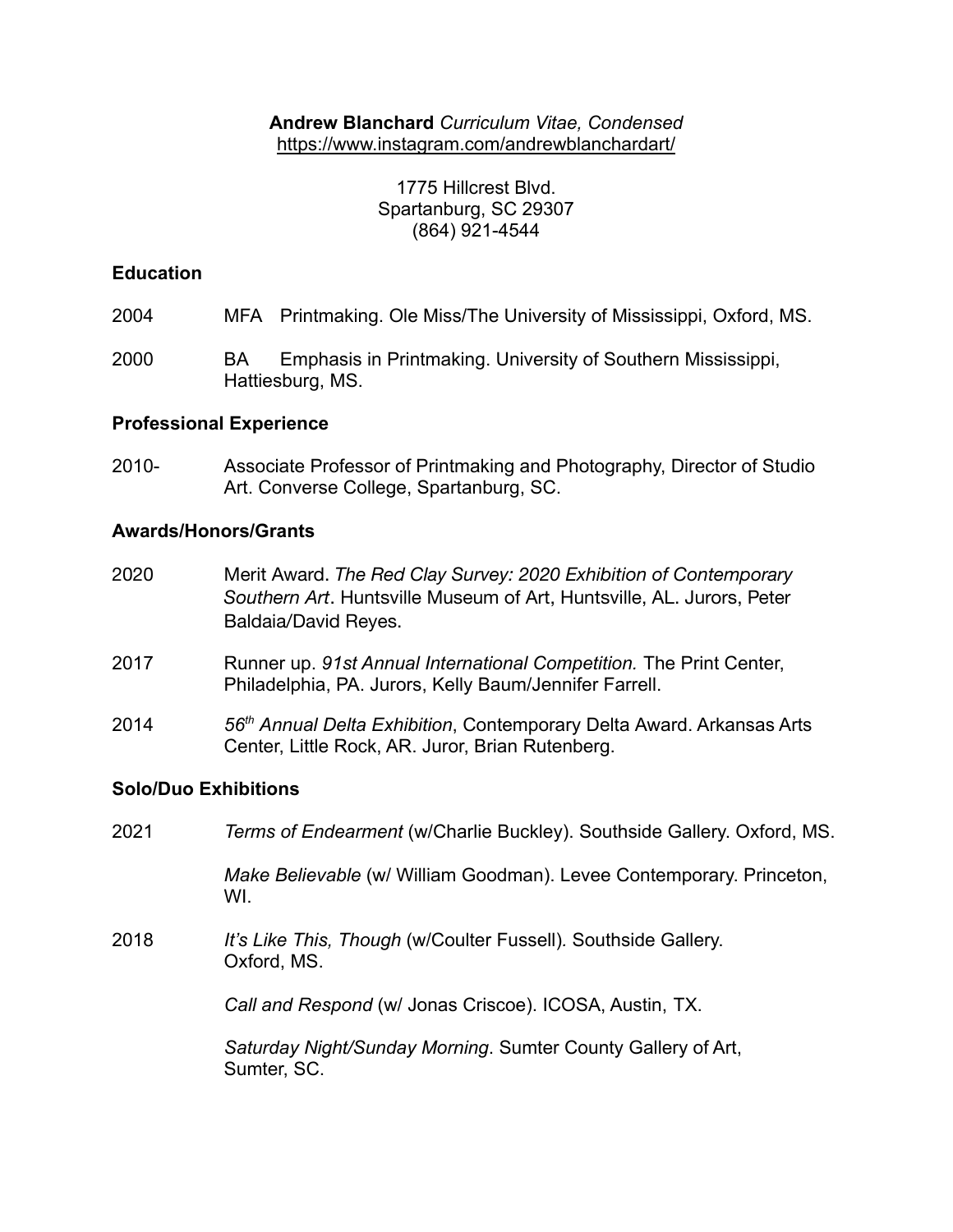| 2017 | Away, Away Down South (w/ Elliot Dudik). Riverworks Gallery,<br>Greenville, SC.                                 |
|------|-----------------------------------------------------------------------------------------------------------------|
| 2016 | Southlandia. Austin Peay State University. Clarksville, TN.<br>Southern Gothic. Drawl Gallery. Little Rock, AR. |
| 2015 | Southlandia (w/Bill Dunlap). Southside Gallery. Oxford, MS.                                                     |
| 2014 | The Deep and The Dirty. M Contemporary. New Orleans, LA.<br>Recent Work. Upstairs Gallery. Tryon, NC.           |
| 2013 | Keeping It Between The Ditches (w/Bill Dunlap). Southside Gallery,<br>Oxford, MS.                               |

2012 *SouthernGoodShit.* Flood Gallery Fine Arts Center. Asheville, NC.

# **Group Exhibitions**

| 2022 | Emergence: A Survey of Southeastern Studio Programs. The Bascom<br>Center for the Visual Arts, Highlands, NC.  |
|------|----------------------------------------------------------------------------------------------------------------|
|      | Twenty Years of Marais Press. Hilliard Museum, Lafayette, LA.                                                  |
| 2021 | Preservative Force: Recent Acquisitions to the Collection. Ogden Museum<br>of Southern Art. New Orleans, LA.   |
|      | 100 Miles II. The Bascom Center for the Visual Arts, Highlands, NC.                                            |
| 2019 | Meditations on the Landscape in Art and Literature. University Museum,<br>Oxford, MS. Curator, William Dunlap. |
| 2018 | Outlaws. Loudon House, Lexington, KY. Curators, Po' Boy Art<br>Collective.                                     |
| 2017 | Works on Paper. The Southern, Charleston, SC.                                                                  |
|      | Mississippi Story. Mississippi Museum of Art, Jackson, MS.                                                     |
| 2016 | In Which We Dwell. Sugar Gallery/University of Arkansas, Fayetteville,<br>AR. Curator, Cassaundra Sanderson.   |
|      | Paper. Ogden Museum of Southern Art, New Orleans, LA. Curator,<br><b>Bradley Sumrall.</b>                      |
|      | Art of the South, Fogelman Gallery of Contemporary Art. Memphis,<br>TN. Juror, Wayne White.                    |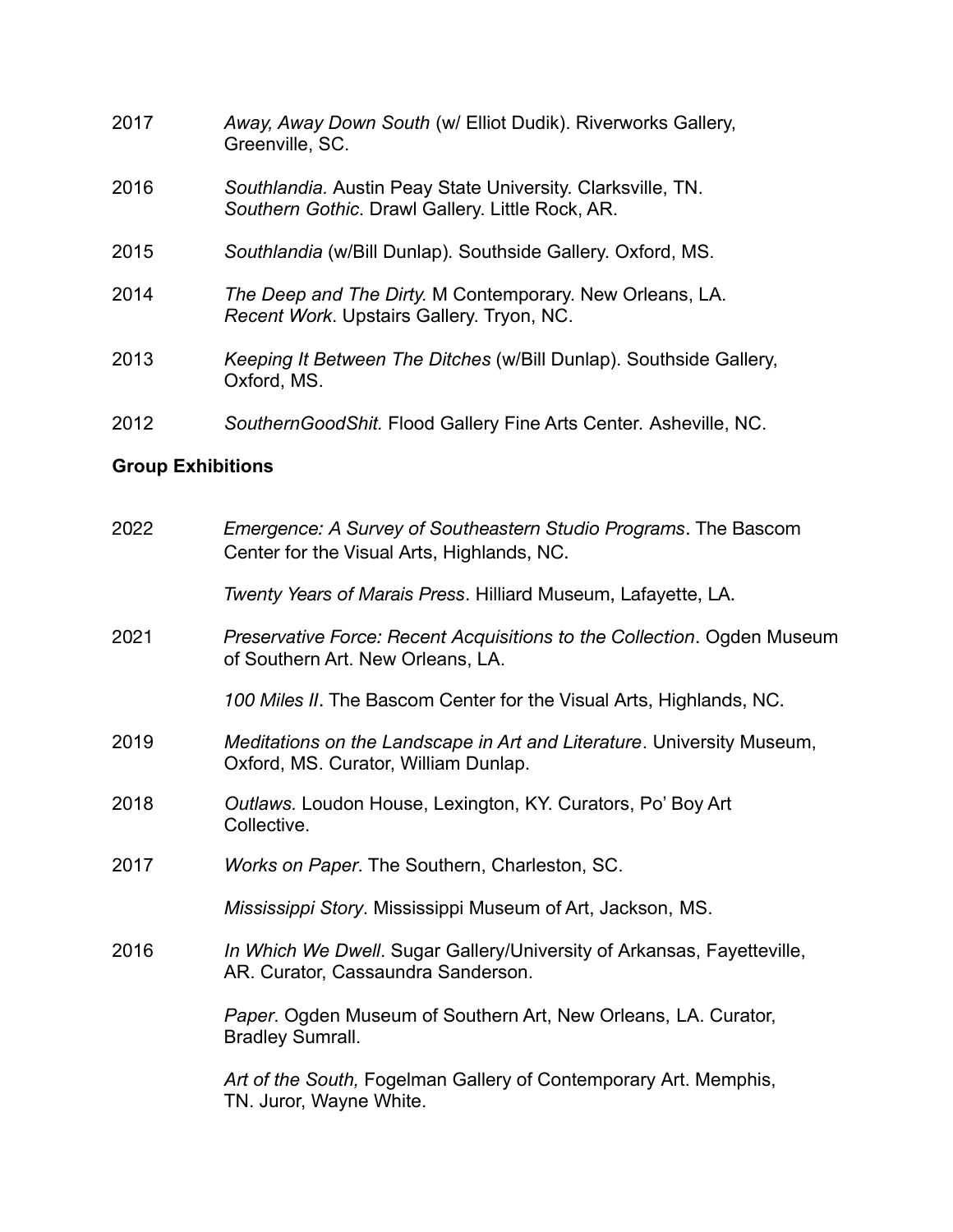*80x80.* Mint Museum of Art, Charlotte, NC.

2015 *Southern Stories*. Blue Spiral 1, Asheville, NC.

*Art of the South*. Hyde Gallery, Memphis, TN. Juror, Chad Alligood

2014 *701 CCA Prize Finalists Exhibition*. 701 Center for Contemporary Art, Columbia, SC. Jurors, Barry Gaither/Brad Thomas.

> *Scope: Southern Landscape.* Visual Art Exchange, Raleigh, NC. Juror, Will South.

- 2013 *Clemson National Print and Drawing Exhibition*. Center for Visual Arts/Lee Gallery, Clemson, SC. Juror, Ian Berry.
- 2011 *Atlanta Print Biennial International Exhibition*. Barbara Archer Gallery, Atlanta, GA. Juror, Beth Grabowski.

*Qijiang International Print Festival.* Qijiang Printmaking Institute Exhibition Hall, Chongqing, China.

A*ccession: Recent Acquisitions from the Art in Public Places Collection.*Hawaii State Art Museum, Honolulu, HI.

### **Bibliography**

2021 *Southwest Review* (Cover). Summer Issue. Volume 106, Number 2. Editor, Greg Brownderville.

> *The Southern Quarterly*. "Special Issue: Southern Expatriates." Editors, Kate Cochran and William Dunlap. Volume 57, Numbers 2-3. Pages, 31 and 59. University of Southern Mississippi, Hattiesburg, MS.

*Ice On A Hot Stove.* (Cover). Edited by Denise Duhamel/Rick Mulkey. Clemson University Press.

2018 *Electric Dirt: A Celebration of Queer Voices and Identities from Appalachia and the South.* Queer Appalachia, WV.

*International Painting Annual #7*. Manifest Press, Cincinnati, OH.

2017 *Ecotone*. County and City Issue. Lookout Books, Wilmington, NC. Winter, 2017.